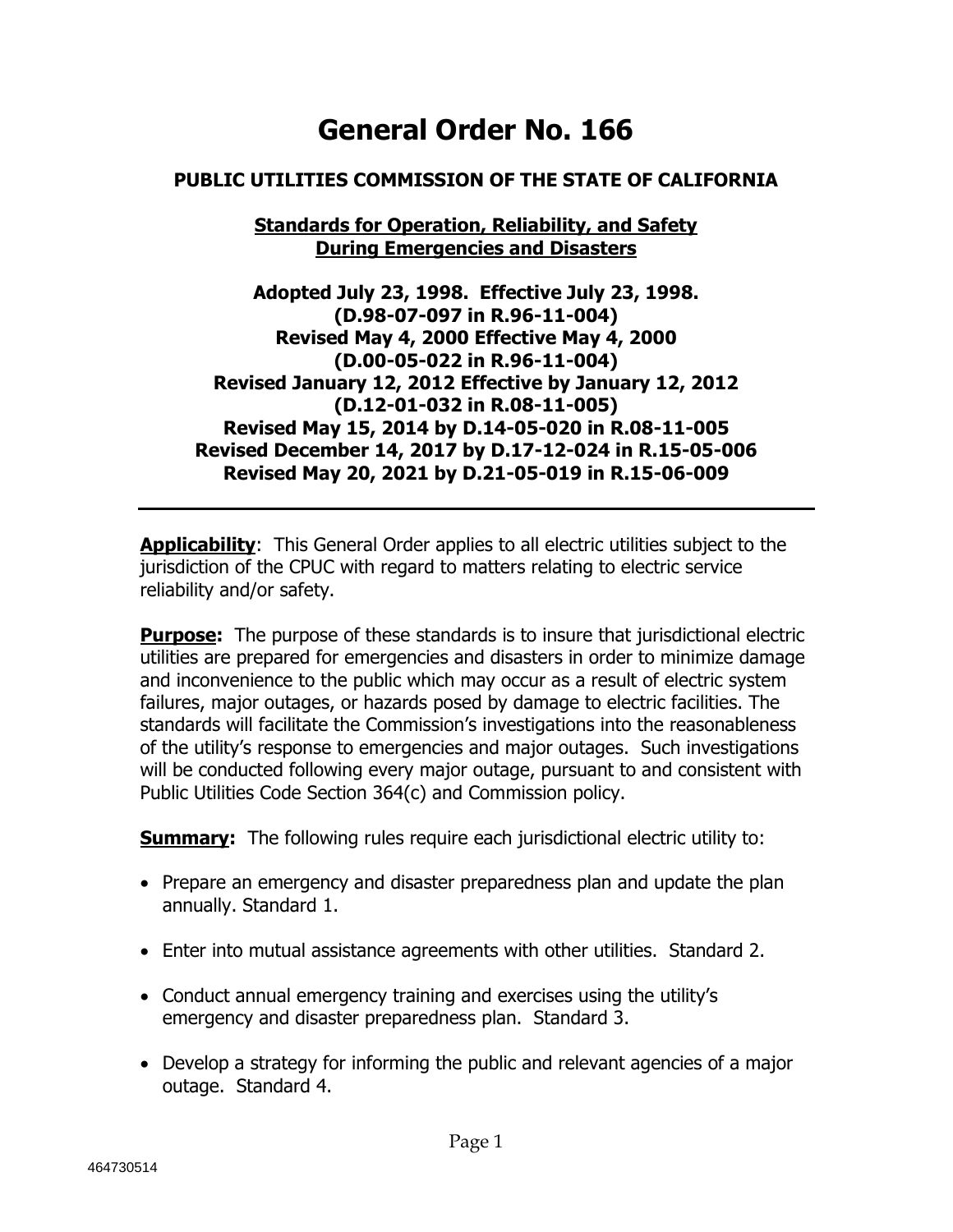- Coordinate internal activities during a major outage in a timely manner. Standard 5.
- Notify relevant individuals and agencies of an emergency or major outage in a timely manner. Standard 6.
- Evaluate the need for mutual assistance during a major outage. Standard 7.
- Inform the public and relevant public safety agencies of the estimated time for restoring power during a major outage. Standard 8.
- Train additional personnel to assist with emergency activities. Standard 9.
- Coordinate emergency and disaster preparedness plans with state and local public safety agencies. Standard 10.
- File an annual report describing compliance with these standards. Standard 11.
- Be subject to a restoration performance benchmark for major outages. Standard 12.
- Be subject to a call center performance benchmark for major outages. Standard 13.
- Conduct public plan development meetings with state, city, and county governments. Standard 14.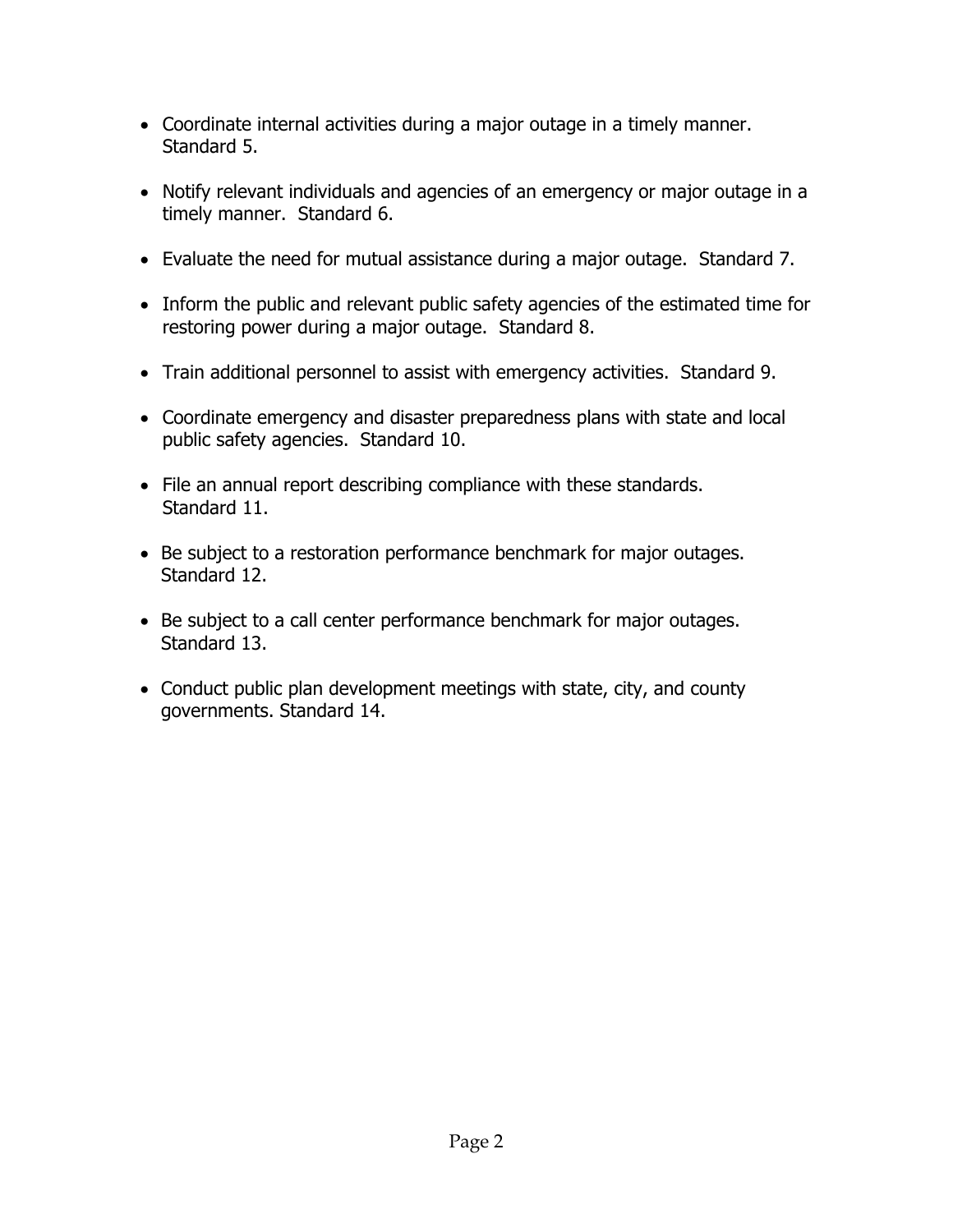# **Definitions**

#### **All definitions shall be consistent with those adopted in Public Safety Power Shutoff Proceeding (R.18-12-005). In the event of any conflict, definitions adopted in that proceeding or any successor proceeding shall apply.**

**Accessible:** A condition which permits safe and legal access.

**Access and Functional Needs Populations:** Refers to those populations with access and functional needs as set forth in Government Code § 8593.3. Access and functional needs population consists of individuals, including but not limited to, individuals who have developmental or intellectual disabilities, physical disabilities, chronic conditions, injuries, limited English proficiency or who are non-English speaking, older adults, children, people living in institutionalized settings, or those who are low income, homeless, or transportation disadvantaged, including, but not limited to, those who are dependent on public transit or those who are pregnant.

**Appropriate Regulatory Authority:** The agency or governmental body responsible for regulation or governance of the utility.

**Critical Customers:** Customers requiring electric service for life sustaining equipment.

**Emergency or Disaster:** An event which is the proximate cause of a major outage, including but not limited to storms, lightning strikes, fires, floods, hurricanes, volcanic activity, landslides, earthquakes, windstorms, tidal waves, terrorist attacks, riots, civil disobedience, wars, chemical spills, explosions, and airplane or train wrecks.

**Essential Customers**: Customers representing critical infrastructure and Public Safety Partners.

**Major Outage:** Consistent with Public Utilities Code Section 364, a major outage occurs when 10 percent of the electric utility's serviceable customers experience a simultaneous, non-momentary interruption of service. For utilities with less than 150,000 customers within California, a major outage occurs when 50 percent of the electric utility's serviceable customers experience a simultaneous, non-momentary interruption of service.

**Measured Event:** A Measured Event is a Major Outage (as defined herein), resulting from non-earthquake, weather-related causes, affecting between 10% (simultaneous) and 40% (cumulative) of a utility's electric customer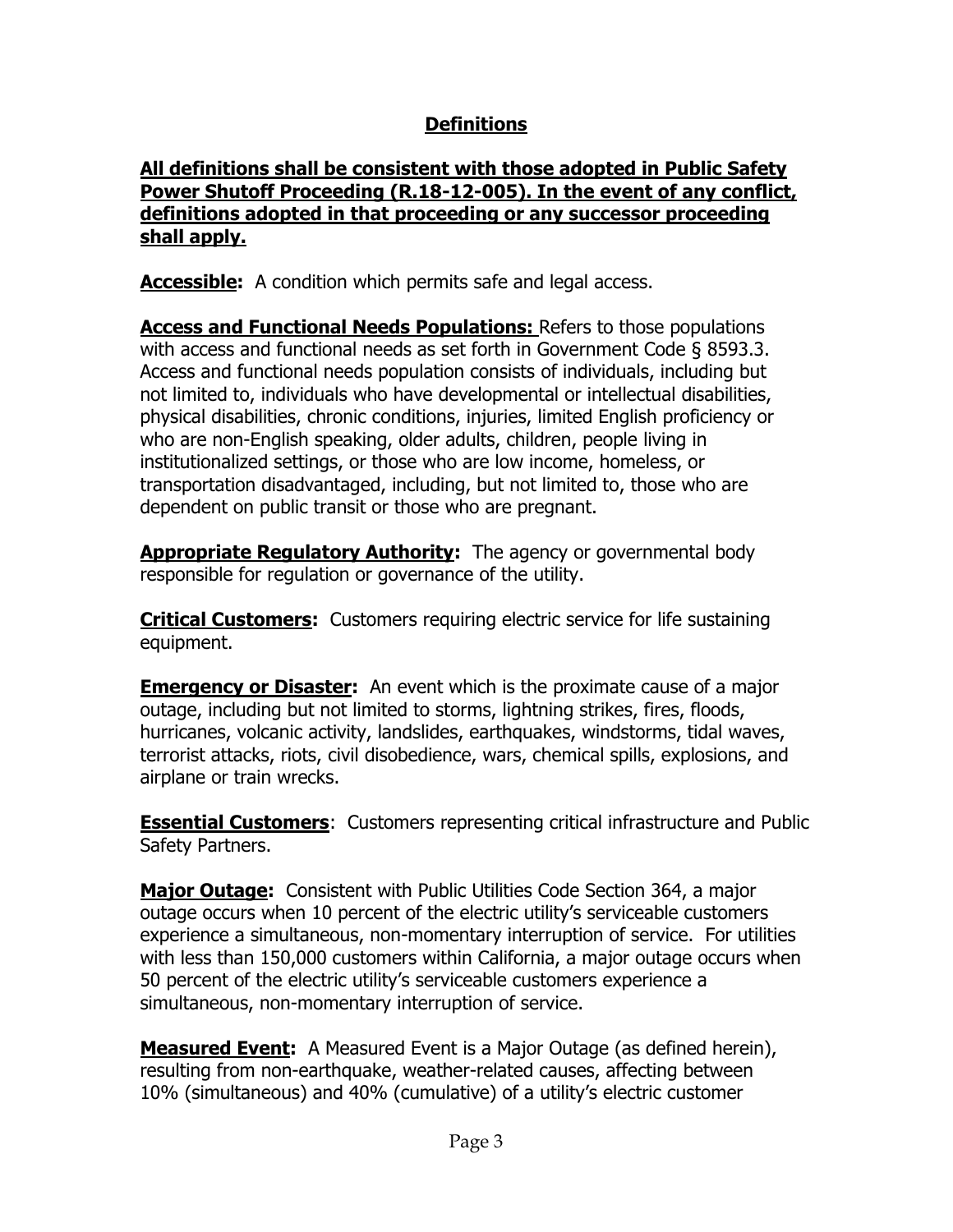base. A Measured Event is deemed to begin at 12:00 a.m. on the day when more than one percent (simultaneous) of the utility's electric customers experience sustained interruptions. A Measured Event is deemed to end when fewer than one percent (simultaneous) of the utility's customers experience sustained interruptions in two consecutive 24-hour periods (12:00 a.m. to 11:59 p.m.); and the end of the Measured Event in 11:59 p.m. of that 48-hour period.

**Safety Standby:** Interim activities undertaken to mitigate immediate public safety hazards.

**Serviceable Customer:** A customer prepared and properly equipped to receive service where both the customer's electrical service facilities and those facilities of the utility necessary to serve the customer can be legally and physically accessed in a safe manner.

**Transmission Facilities:** Transmission facilities are those facilities subject to control by the Independent System Operator pursuant to Federal Energy Regulatory Commission orders.

**Public Safety Partners:** First/emergency responders at the local, state and federal level, water, wastewater and communication service providers, community choice aggregators (CCAs), affected publicly-owned utilities (POUs)/ electrical cooperatives, tribal governments, the Commission, CalOES and CAL FIRE.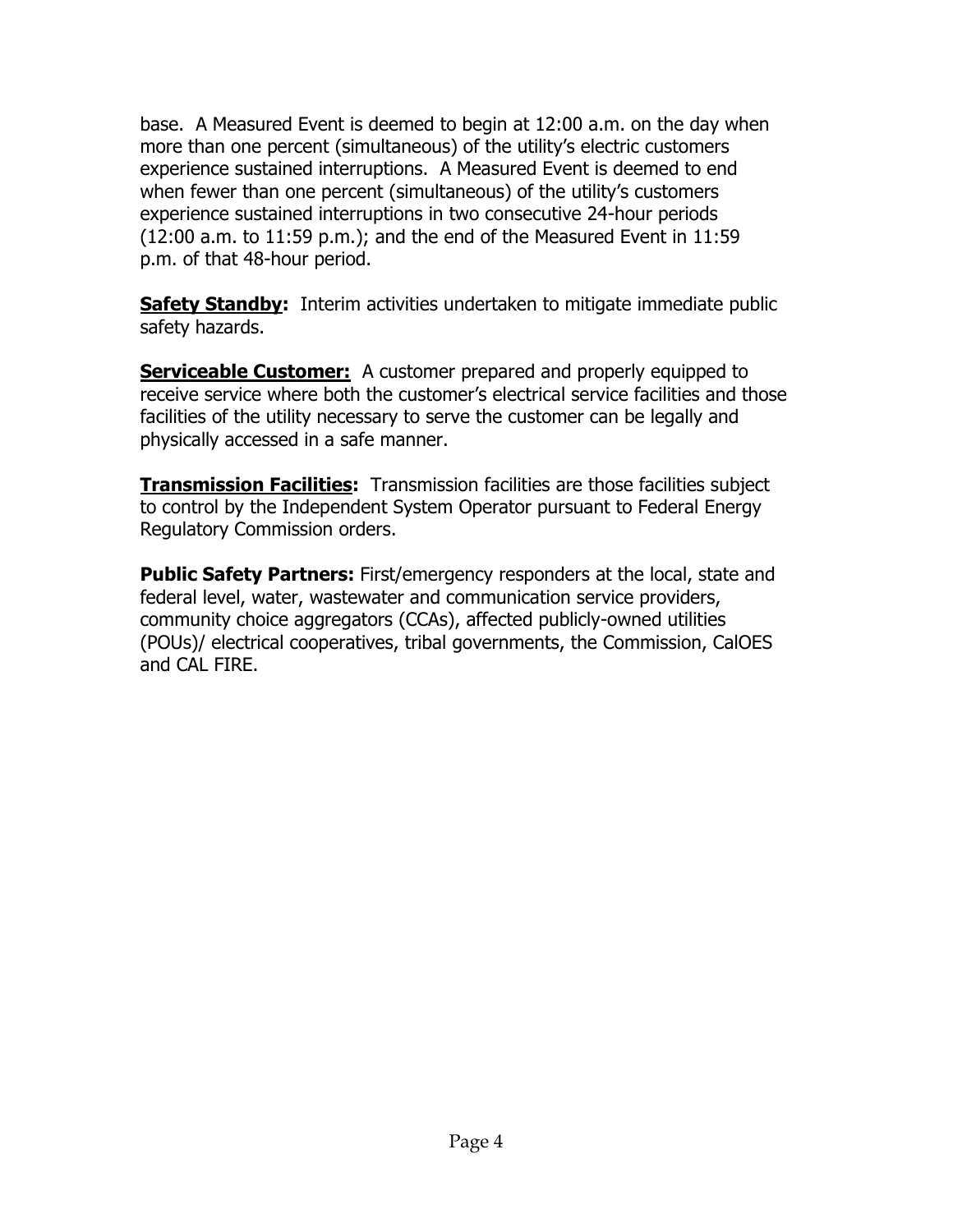#### **Standard 1. Emergency Response Plan**

The utility shall prepare an emergency and disaster preparedness plan ("plan") setting forth anticipated responses to emergencies and major outages. The plan will help assure the utility is best able to protect life and property during an emergency, disaster, or major outage and communicate the scope and expected duration of an outage. At a minimum, the plan shall include the following elements:

## **A. Internal Coordination**

The plan shall describe the utility's internal coordination function, including how the utility will gather, process, and disseminate information within the service area, set priorities, allocate resources and coordinate activities to restore service. The utility will coordinate internal activities in an emergency operations center or use some other arrangement suitable for the purposes of internal coordination.

## **B. ISO/TO Coordination**

The plan shall provide for utility coordination with the ISO, including gathering, processing and disseminating information from the ISO, and providing information regarding how the utility will establish priorities and estimates of service restoration. A utility that does not deal directly with the ISO shall describe how it will coordinate its efforts with the TO.

## **C. Media Coordination**

The plan shall address the utility's provision of timely and complete information available to the media before, during and immediately after a major outage. Such information shall include estimated restoration times and a description of potential safety hazards if they exist.

## **D. External and Government Coordination**

The plan shall address the utility's efforts to coordinate emergency activities with Essential Customers, and appropriate state and local government agencies. The utility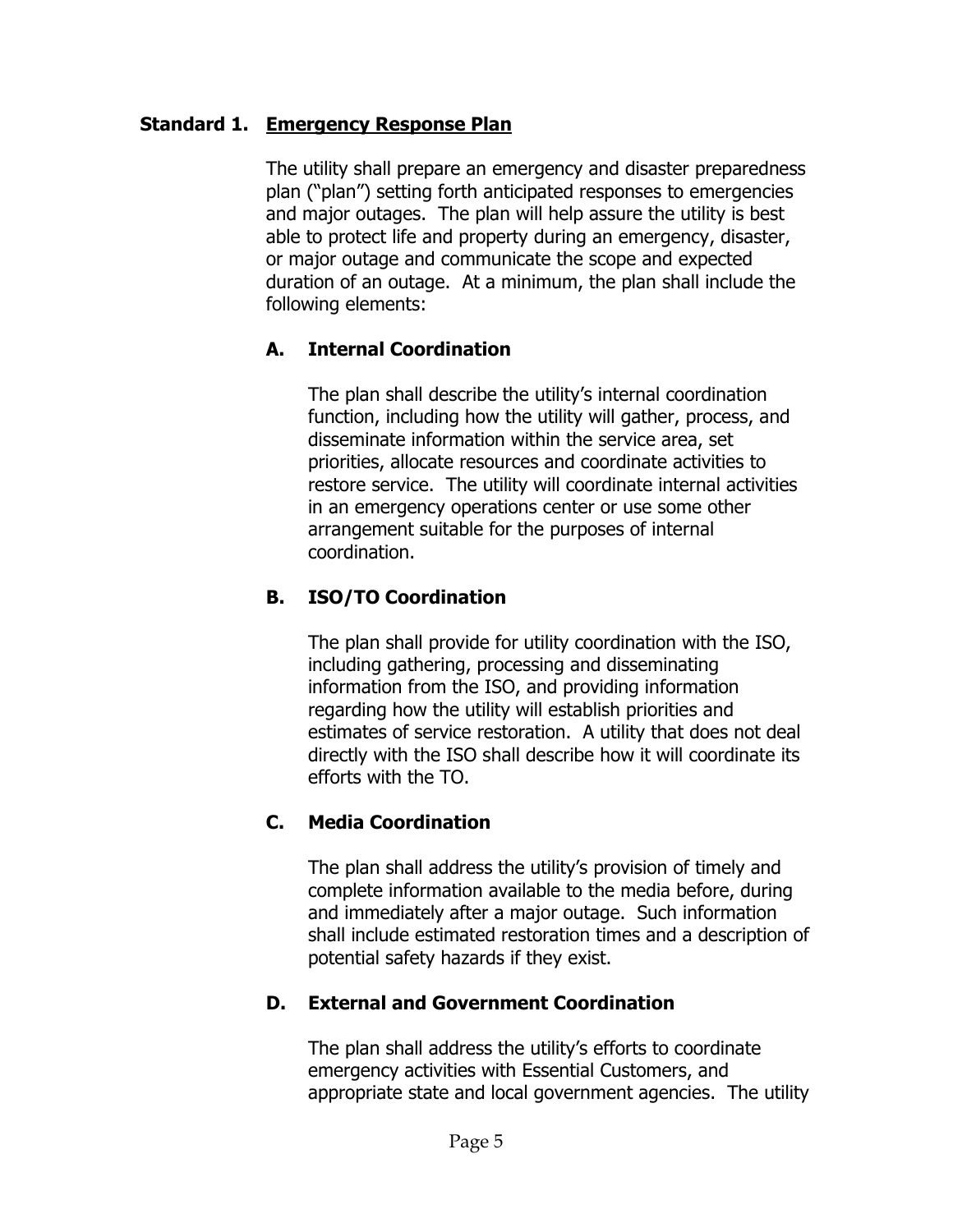shall maintain lists of contacts at each entity and agency which shall be included in the plan and readily accessible to employees responsible for coordinating emergency communications. The utility shall submit proof of compliance with PUC 768.6(b)(3) as part of the annual report required by Standard 11.

To effectively accomplish this coordination and communication, the utilities shall adopt and participate in California's Standardized Emergency Management System (SEMS).

However, multi-jurisdictional utilities serving customers outside of California may use an approach consistent with the Federal Emergency Management Agency's National Incident Management System (NIMS) which includes the Incident Command System (ICS) in their emergency disaster and preparedness plans as long as they demonstrate in their GO 166 Annual Reports that they have discussed how they will coordinate planning and response with Essential Customers, and appropriate governmental entities.

# **E. Wildfire Mitigation Plan**

Each utility shall include in its annual report required by Standard 11 its most recent Wildfire Mitigation Plan and updates, if applicable, that have been approved pursuant to Public Utilities Code Section 8386.3.

The requirement to submit a Wildfire Mitigation Plan applies to investor-owned electric utilities with overhead electric facilities located in the High Fire-Threat District as defined in GO 95, Rule 21.2-D.

# **F. Safety Considerations**

The plan shall describe how the utility will assure the safety of the public and utility employees and the utility's procedures for safety standby. The plan shall include contingency measures regarding the resources required to respond to an increased number of reports concerning unsafe conditions.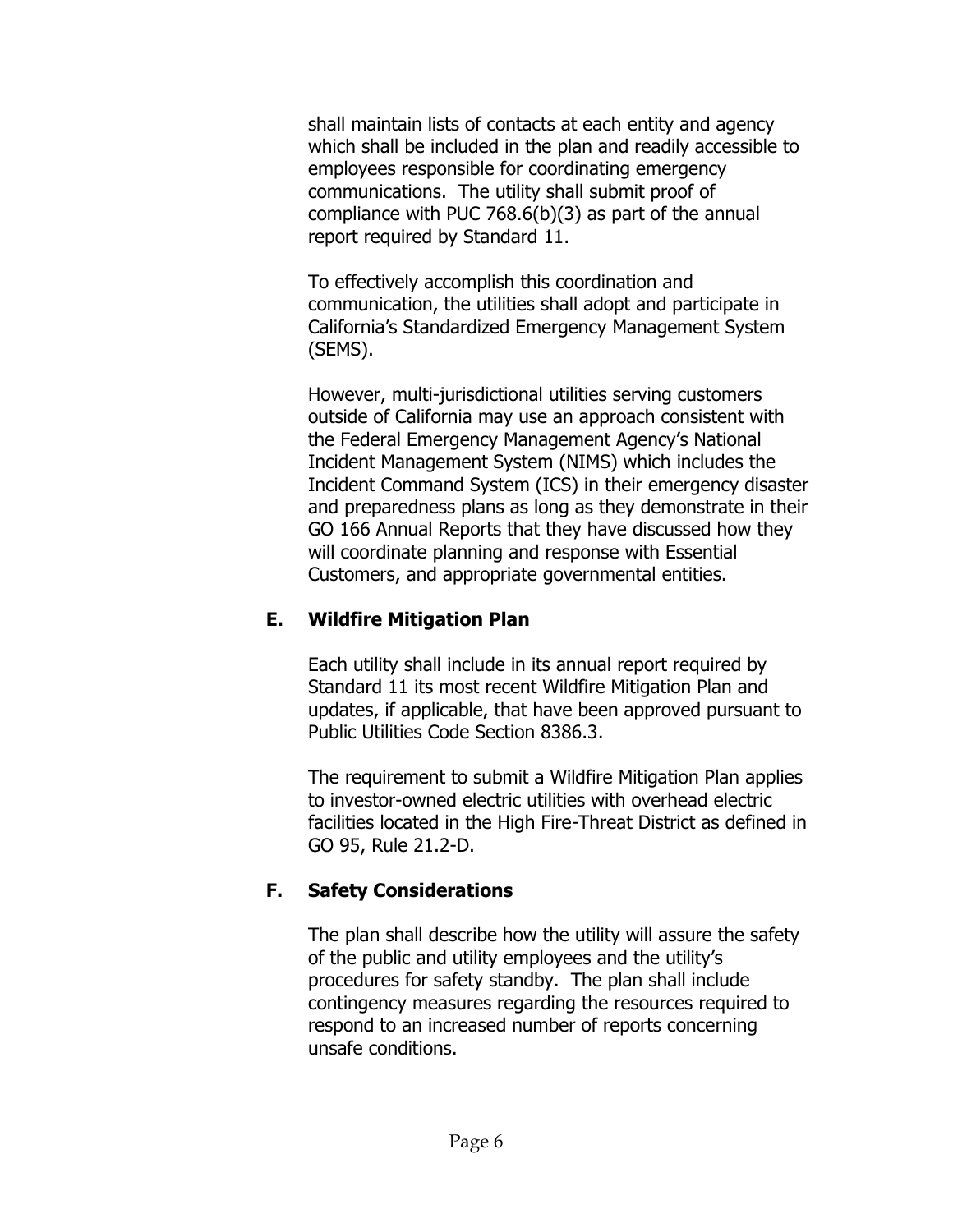## **G. Damage Assessment**

The plan shall describe the process for assessing damage and, where appropriate, the use of contingency resources required to expedite a response to the emergency or disaster. The plan will generally describe how the utility will set priorities, facilitate communication, and restore service.

## **H. Restoration Priority Guidelines**

The Plan shall include guidelines for prioritizing service restoration. In general, the utility shall set priorities so that Critical Customers, Access and Functional Needs Populations, and Essential Customers are least impacted and service is restored for the majority of customers in the shortest amount of time.

# **I. Mutual Assistance**

The plan shall describe how the utility intends to employ resources available pursuant to mutual assistance agreements for emergency response. Mutual assistance shall be requested when local resources are inadequate to assure timely restoration of service or public safety. Mutual assistance need not be requested if it would not substantially improve restoration times or mitigate safety hazards. The plan shall recognize the need to communicate mutual assistance activities with the State Office of Emergency Services, through the UOC/OES Utility Branch, during an emergency.

# **J. Plan Update**

The plan shall be updated annually to incorporate changes in procedures, conditions, law or Commission policy. The utility shall submit plan updates as part of the annual report required by Standard 11.

The utility's plan shall consider and address recent emergencies and disasters associated with the utility or similar utilities and shall address remedial actions for possible emergencies or disasters that may involve that utility's delivery of service. The utility shall include these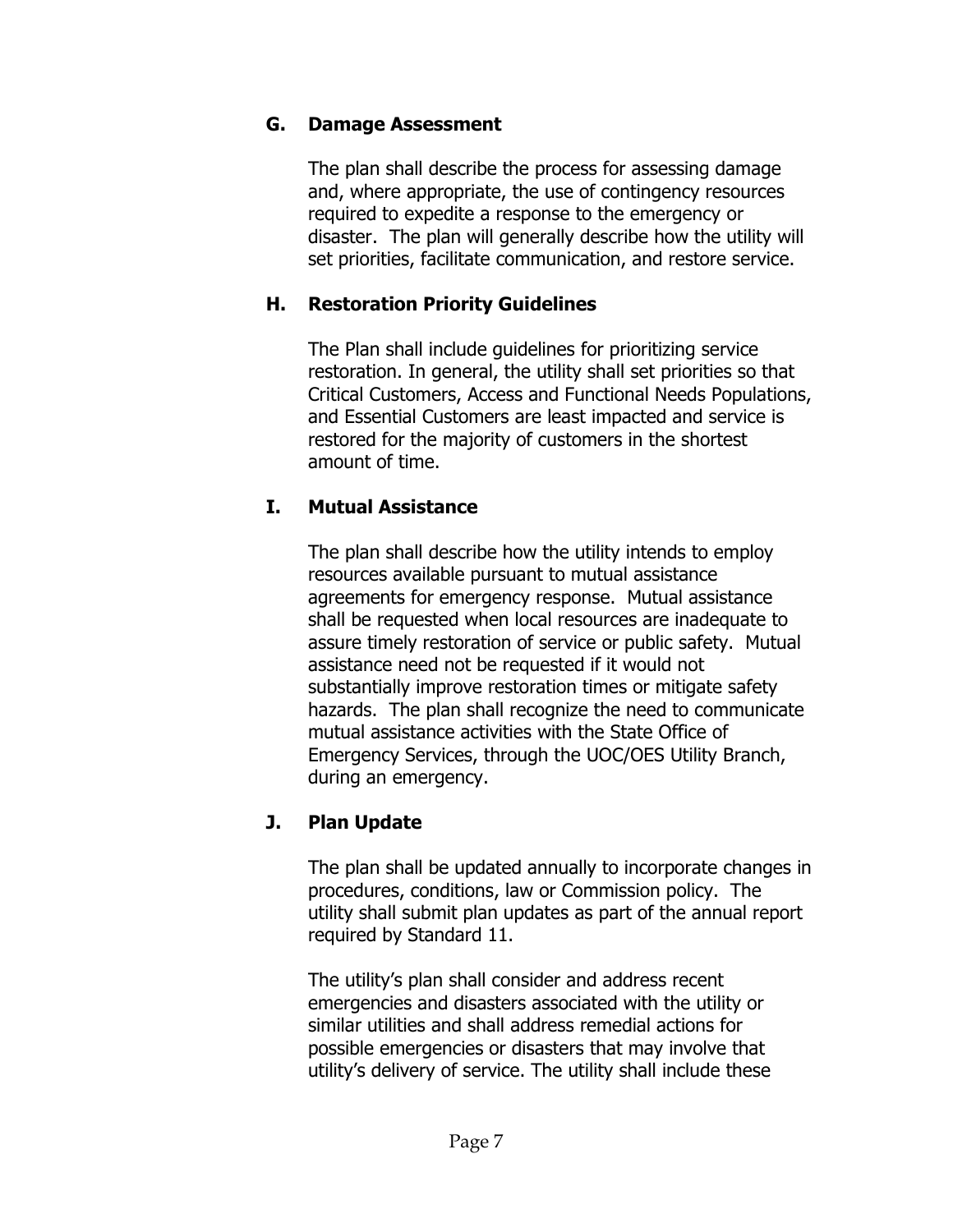considerations in any required plan reviews and make changes and updates to the plan accordingly.

The utility shall review its plan, in particular following any emergency or disaster, to ensure that all emergency plan activation and escalation standards are clear and appropriate.

In addition, under Standard 14, every two years, the utility shall invite local government representatives to provide further consultation as it updates the plan.

The utility shall submit plan updates as part of the annual report required by Standard 11.

## **Standard 2. Mutual Assistance Agreement(s)**

The utility shall enter into mutual assistance agreement(s), such as those facilitated by the California Utilities Emergency Association, to the extent that such agreements are practical and would improve emergency response. The utility shall submit the agreements annually to CPUC designated staff as part of the report required by Standard 11. The agreements shall include the following elements:

- **A.** Resources that are available to be shared.
- **B.** Procedures for requesting and providing assistance.
- **C.** Provisions for payment, cost recovery, liability and other financial arrangements.
- **D.** Activation and deactivation criteria.

## **Standard 3. Emergency Training and Exercises**

**A.** The utility shall conduct an exercise annually using the procedures set forth in the utility's emergency and disaster preparedness plan. If the utility uses the plan during the twelve-month period in responding to an event or major outage, the utility is not required to conduct an exercise for that period.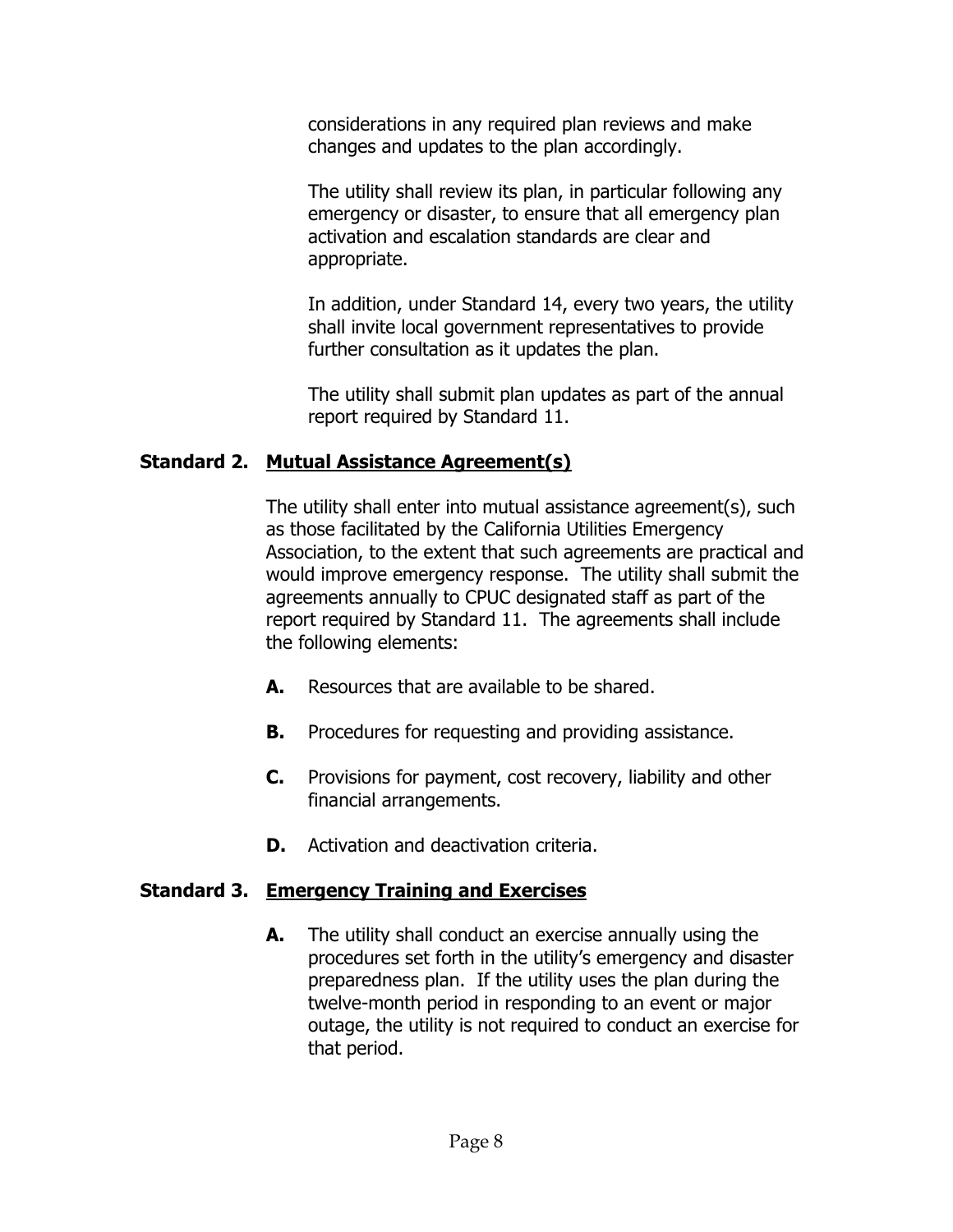- **B.** The utility shall annually evaluate its response to an exercise or major outage. The evaluation shall be provided to the CPUC as part of the report required by Standard 11.
- **C.** The utility shall annually train designated personnel in preparation for emergencies and major outages. The training shall be designed to overcome problems identified in the evaluations of responses to a major outage or exercise and shall reflect relevant changes to the plan.
- **D.** The utility shall provide no less than ten days notice of its annual exercise to appropriate state and local authorities, including the CPUC, state and regional offices of the OES or its successor, the California Energy Commission, and emergency offices of the counties in which the exercise is to be performed. The utility shall participate in other emergency exercises designed to address problems on electric distribution facilities or services, including those emergency exercises of the state and regional offices of the OES or its successor, and county emergency offices.

# **Standard 4. Communications Strategy**

The utility shall develop and maintain a written strategy for how it will communicate with the public before, during and immediately following major outages and emergencies as follows:

## **A. Customer Communications - Media & Call Center**

The communications strategy shall describe how the utility will provide information to customers by way of its call center and other communications media before, during and immediately following a major outage. The strategy shall anticipate the use of radio, television, newspapers, mail and electronic communications media.

The plan shall consider and address alternative communication strategies in the event the above methods are unavailable during an emergency, which may include inperson contact with customers.

Communication may not rely exclusively on online strategies, because this would exclude all people who regularly have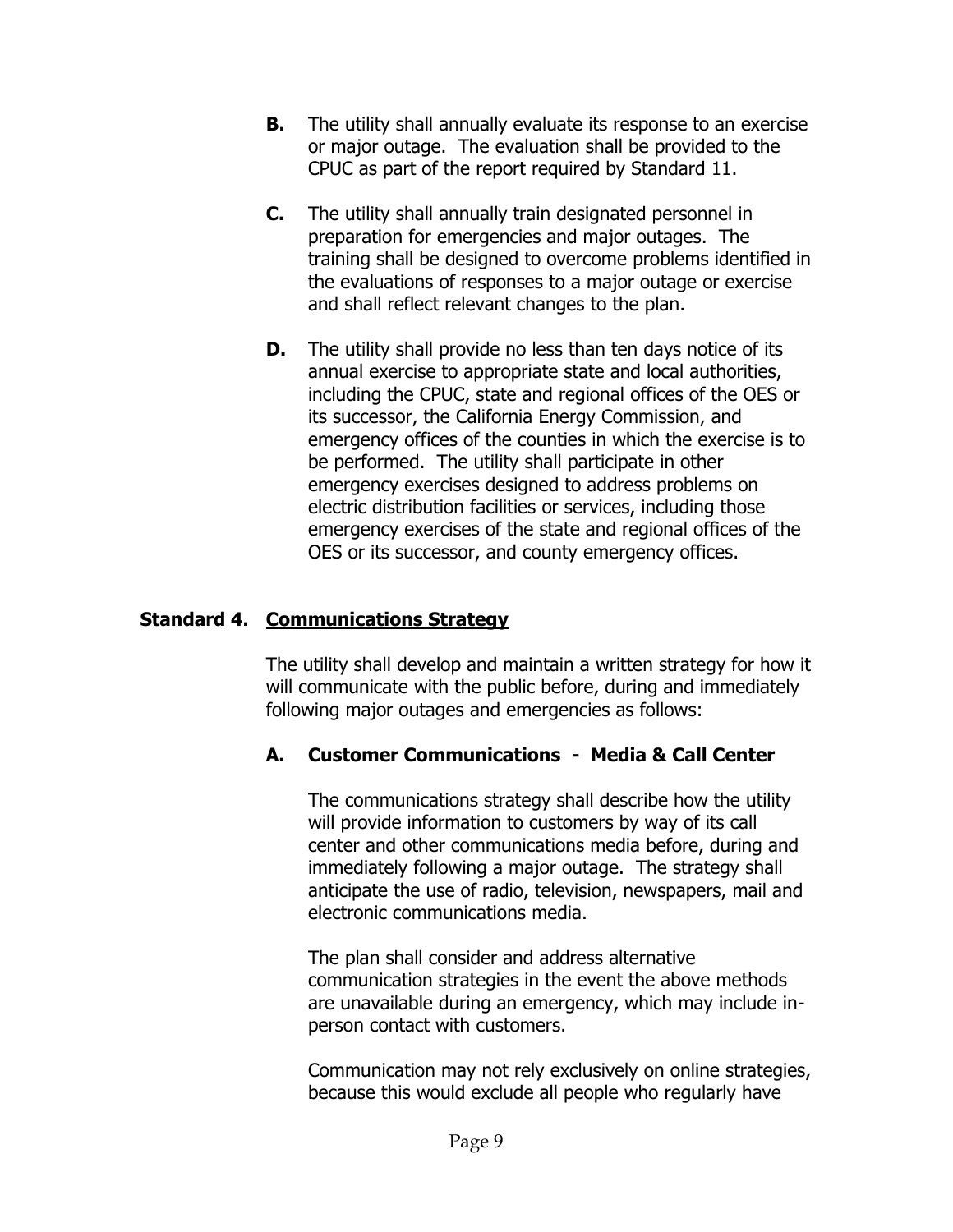limited or no internet access, as well as those who generally have some access but whose access is disrupted by the emergency.

The utility's general communication obligations apply during an emergency.

The plan shall include methods for identifying and contacting Critical Customers and Access and Functional Needs Populations before and during an emergency or disaster.

The utility should endeavor to partner with local governments and agencies to encourage identification of access and functional needs populations through those agencies, allowing the utility and local jurisdictions to provide up front education and outreach and communication during an emergency or disaster, in formats appropriate to individual access and functional needs populations. However, utilities are not required to develop a comprehensive contact list of access and functional needs customers or to share individual customer information with local jurisdictions.

The plan should be compatible with Public Safety Power Shut-off Guidelines.

# **B. External and Government Communications**

The communications strategy shall include pre-event coordination with appropriate Essential Customers, and state and local government agencies, including the appropriate methods for information exchange, to enhance communications activities during and immediately following a Major Outage. The utility shall also involve local governments in plan development as required by Standard 14.

The plan shall ensure a smooth transition in the event of any change in utility personnel designated as points of contact for local governments. This includes having requirements for timely notifications to local governments in the event of such change.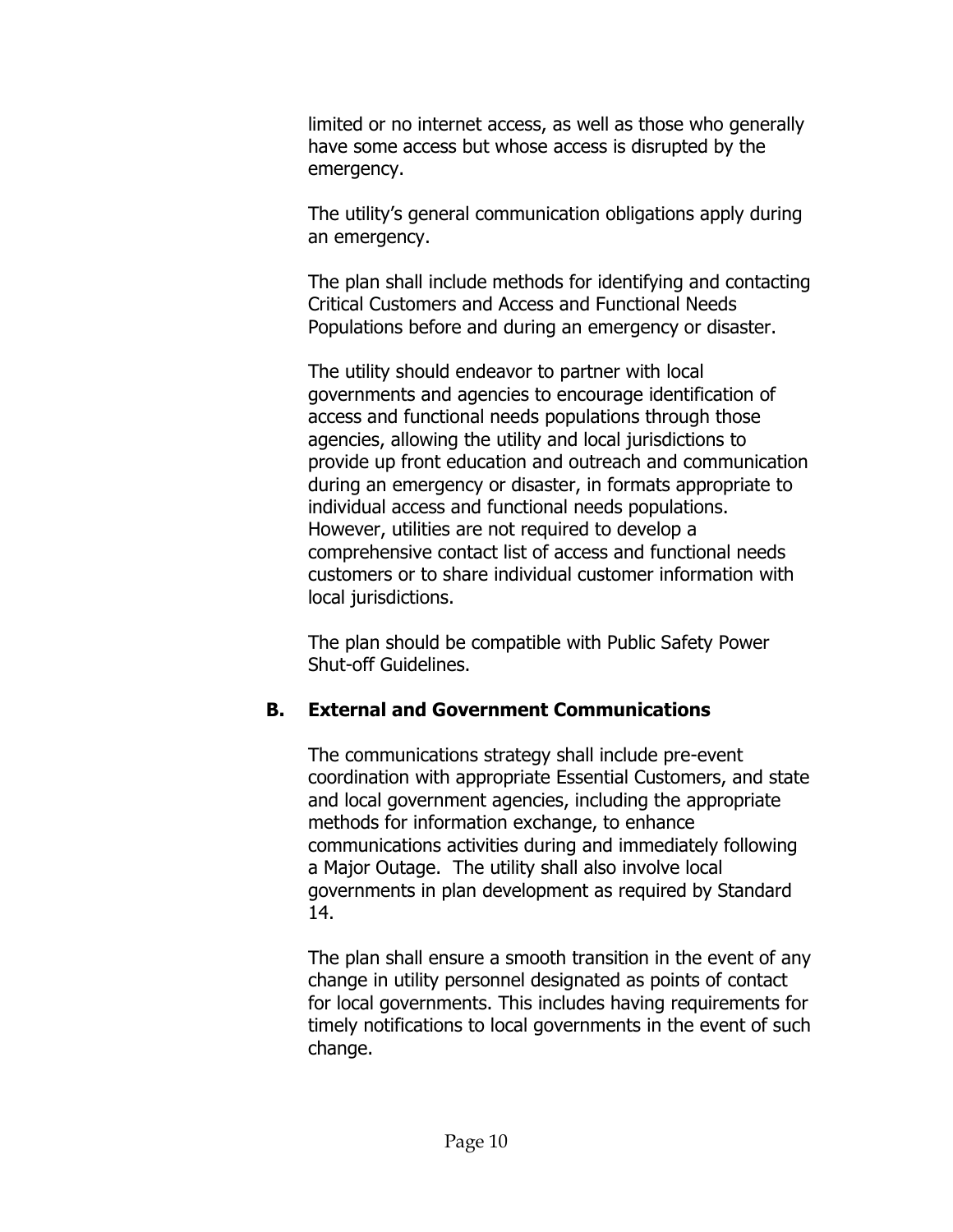## **C. Independent System Operator/Transmission Owner**

The communications strategy will describe how the utility will coordinate its communications with the ISO and/or the TO. The utility shall cooperate with the ISO/TO to coordinate the information provided to customers, media, and governmental agencies when the operation of the transmission system affects customer service.

## **Standard 5. Activation Standard**

Within one hour of the identification of a major outage, the utility shall begin coordinating its internal resources as set forth in its emergency and disaster preparedness plan.

## **Standard 6. Initial Notification Standard**

Within one hour of the identification of a major outage or other newsworthy event, the utility shall notify the Commission, affected Essential Customers, and the Warning Center at the Office of Emergency Services of the location, possible cause and expected duration of the outage. Notification to the Commission shall be through the Commission's website, consistent with Resolution E-4184, ESRB-8, and/or subsequent Commission guidance. The Warning Center at the OES is expected to notify other state and local agencies and affected Public Safety Partners of the outage. Subsequent contacts between state and local agencies and the utility shall be conducted between personnel identified in advance, as set forth in Standard 4.B. From time to time the Commission staff may issue instructions or guidelines regarding reporting.

## **Standard 7. Mutual Assistance Evaluation Standard**

No later than 4 hours after the onset of a major outage, the utility shall begin the process of evaluating and documenting the need for mutual assistance. The utility is not required to seek assistance if it would not substantially expedite restoration of electric service or promote public safety. The utility should reevaluate the need for assistance throughout the period of the outage.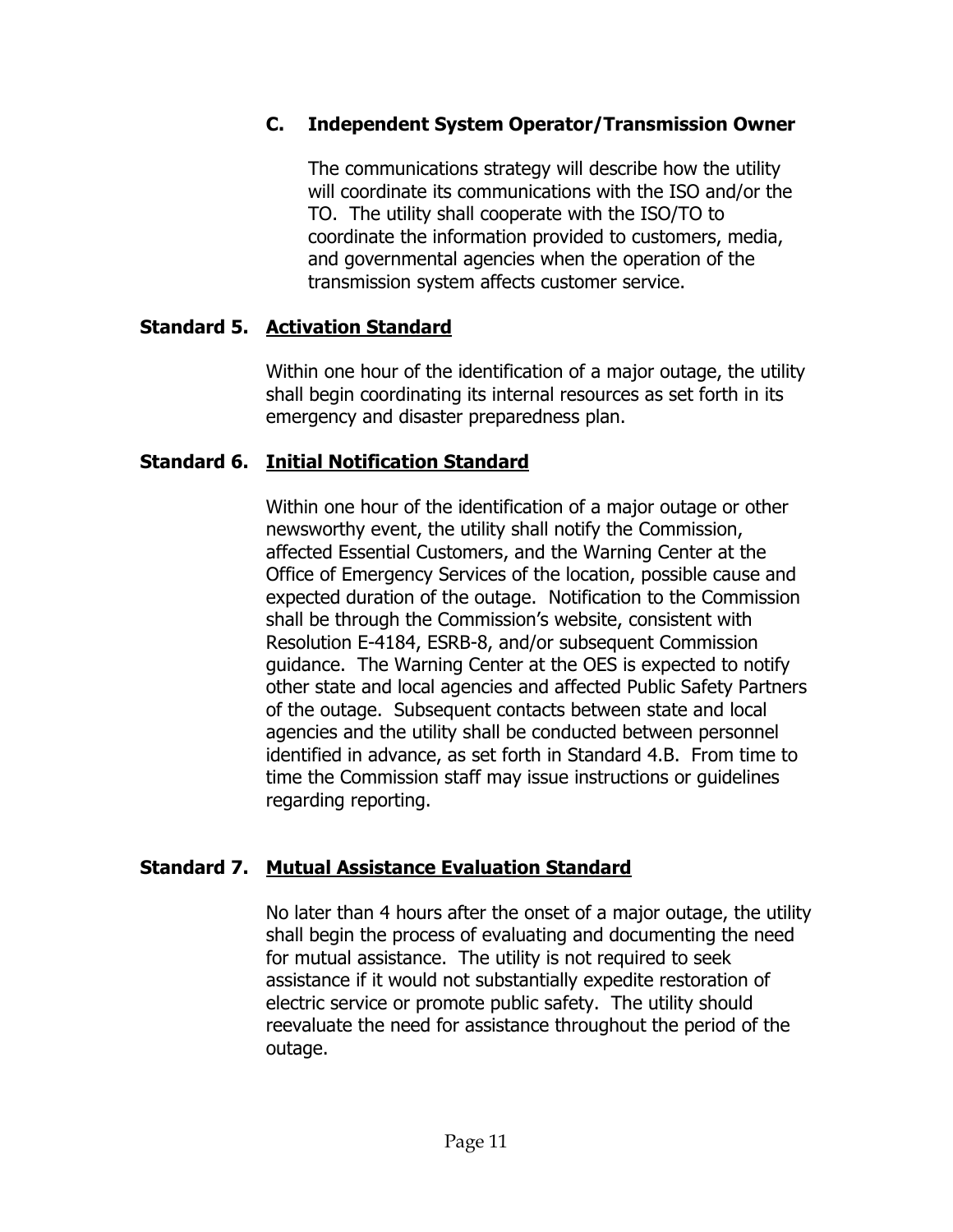#### **Standard 8. Major Outage and Restoration Estimate Communication Standard**

- **A.** Within 4 hours of the identification of a major outage, the utility shall make information available to customers through its call center and notify affected Essential Customers, state and local public agencies, and the media of the major outage, its location, expected duration and cause. The utility shall provide estimates of restoration times as soon as possible following an initial assessment of damage and the establishment of priorities for service restoration.
- **B.** Within 4 hours of the initial damage assessment and the establishment of priorities for restoring service, the utility shall make available through its call center and notify affected Essential Customers, state and local public agencies, and the media the estimated service restoration times by geographic area. If the utility is unable to estimate a restoration time for a certain area, the utility shall so state.
- **C.** The utility shall provide periodic restoration time estimate updates at predetermined or otherwise designated intervals for the duration of any emergency or disaster.
- **D.** The Plan shall delineate methods for restoration estimate methodology, and for evaluating the accuracy of those forecasts following any emergency or disaster.
- **E.** The Plan should be compatible with Public Safety Power Shutoff Guidelines.

## **Standard 9. Personnel Redeployment Planning Standard**

The utility shall maintain a training and redeployment plan for performing safety standby activities and assessing damage during a major outage. The utility should plan to have personnel available to augment the number of employees whose duties include safety standby and damage assessment activities. The utility shall identify and train additional employees to perform safety standby activities and assess damage during emergencies requiring such activities and major outages, and in lieu of their normal duties.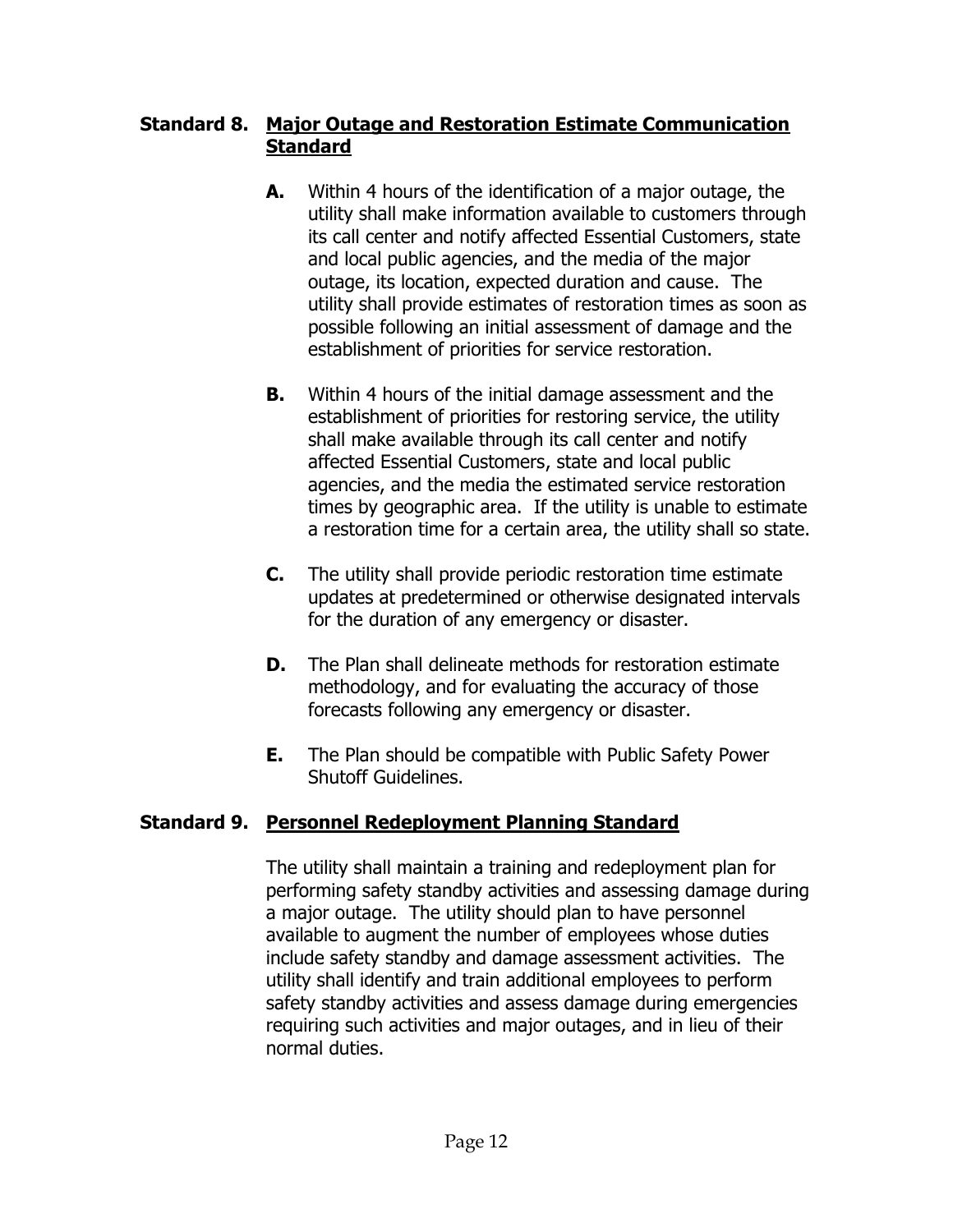Where possible, utilities should use contractors and others with demonstrated damage assessment and disaster response/recovery experience in emergencies and disasters affecting electric utilities.

#### **Standard 10. Annual Pre-Event Coordination Standard**

The utility shall annually coordinate emergency preparations with appropriate state, county and local agencies, Essential Customers, and the ISO/TO. As part of such activities, the utility shall establish and confirm contacts and communication channels, plan the exchange of emergency planning and response information, and participate in emergency exercises or training.

#### **Standard 11. Annual Report**

The utility shall annually report to the CPUC and other appropriate governmental agencies by April 30 regarding its compliance with this general order for the previous twelve months ending December 31. The annual report shall identify and describe any modifications to the utility's emergency and disaster preparedness plan.

Further, the utility shall report on the number of repair and maintenance personnel in each personnel classification in each county (and total throughout the company), as of December 31 of the current and previous year.

## **Standard 12. Restoration Performance Benchmark For A Measured Event**

The Commission shall perform a review of utility performance following every Major Outage. This standard sets a benchmark for the Commission to use in reviewing utility restoration performance only during Measured Events.

## **A. Benchmark**

A utility's restoration performance during a Measured Event shall be presumed reasonable if the CAIDI is 570 or below, and presumed unreasonable if the CAIDI is above 570. These presumptions are rebuttable.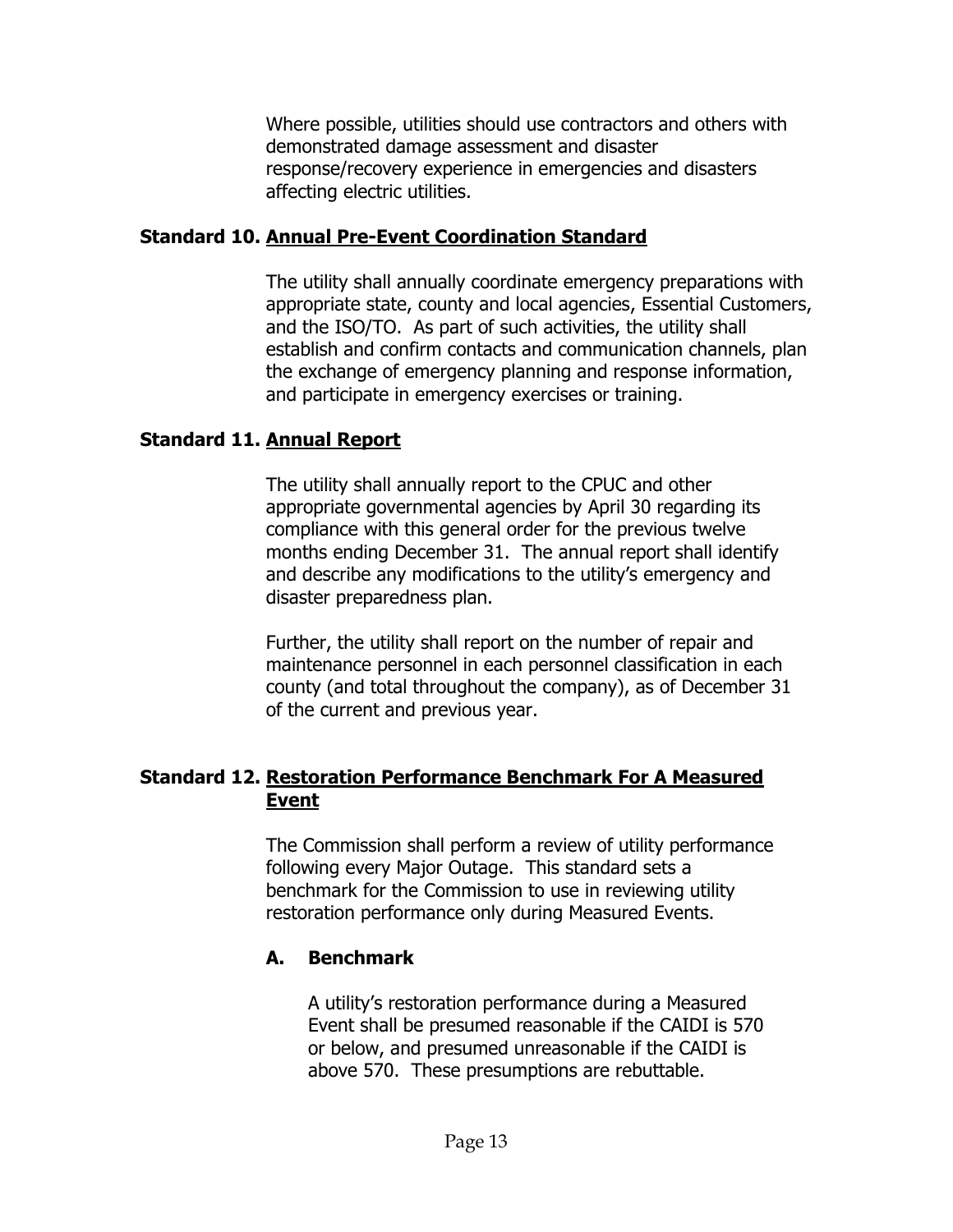## **B. CAIDI Calculation**

CAIDI stands for Customer Average Interruption Duration Index and is computed using the following equation:

> total customer minutes of interruption total number of customer interruptions

If a single customer experiences more than one sustained interruption during a Measured Event, each interruption shall count as a separate customer interruption. CAIDI shall be measured from the beginning of the Measured Event and shall continue until all customers experiencing interruptions during the Measured Event have been restored.

## **C. Transmission Outages**

Customer minutes of interruption caused by outages of Transmission Facilities owned by the utility during a Measured Event are included in the calculation of CAIDI for purposes of this standard.

Customer minutes of interruption attributable to utility compliance with ISO directives, including its protocols, tariffs, transmission agreements or other written or verbal instructions specific to the event, which prevent the utility from restoring service it is otherwise able to provide shall be excluded in the calculation of CAIDI for purposes of this standard.

## **D. Exemption**

Utilities with fewer than 150,000 electric customers are exempted from application of this standard.

## **Standard 13. Call Center Benchmark For A Measured Event**

The Commission shall perform a review of utility performance following every Major Outage. This standard sets a benchmark for the Commission to use in reviewing utility call center performance only during Measured Events.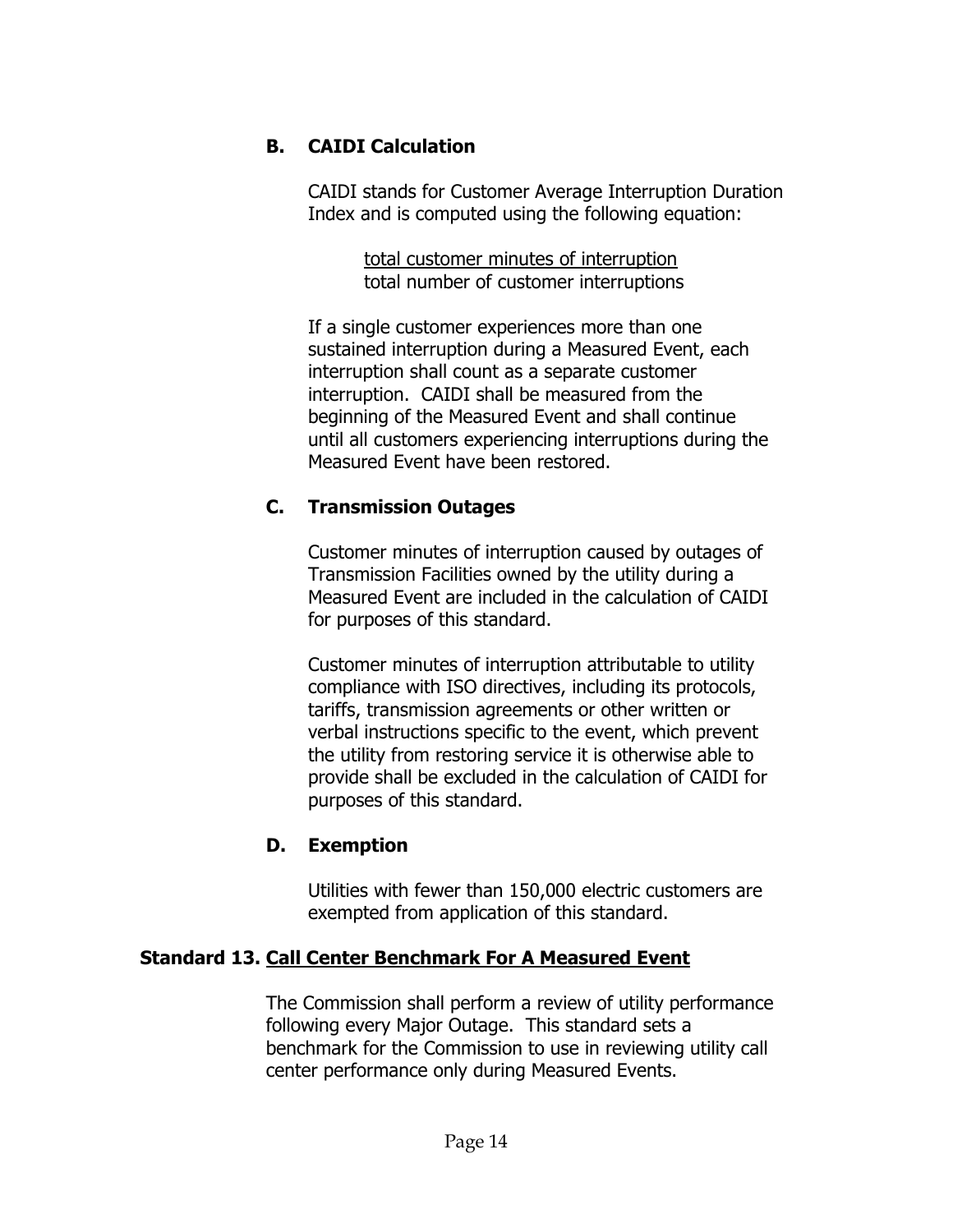## **A. Benchmark**

A utility's call center performance during a Measured Event shall be presumed reasonable if the percent busies calculation is lower than Level-1, and presumed unreasonable if the percent busies calculation is greater than Level-2. These presumptions are rebuttable. Performance equal to or between Level-1 and Level-2 is subject to no presumption.

Level-1 is defined as 30% busies over the day of the outage (12:00 a.m. to 11:59 p.m.).

Level-2 is defined as 50% busies over the day of the outage (12:00 a.m. to 11:59 p.m.) *plus* at least 50% busies in each of six one-hour increments (these increments need not be consecutive).

## **B. Percent Busies Calculation**

Percent busies calculation measures the levels of busy signals encountered by customers at the utility's switch and that of its contractors. Mutual aid partners are not considered "contractors" for purposes of this standard, and busies encountered as a result of mutual aid assistance are not included in measurements to which this standard applies.

Percent busies indicator is measured on a 24-hour basis for outage-related calls (on energy outage and general call lines) from the time the Measured Event begins (12:00 a.m. to 11:59 p.m.), and separately for each 24 hour period until the Measured Event ends.

Either of the following methods for calculating percent busies is acceptable:

- Percent of call attempts reaching the utility which receive a busy signal
- Percent of time that trunk line capacity is exhausted.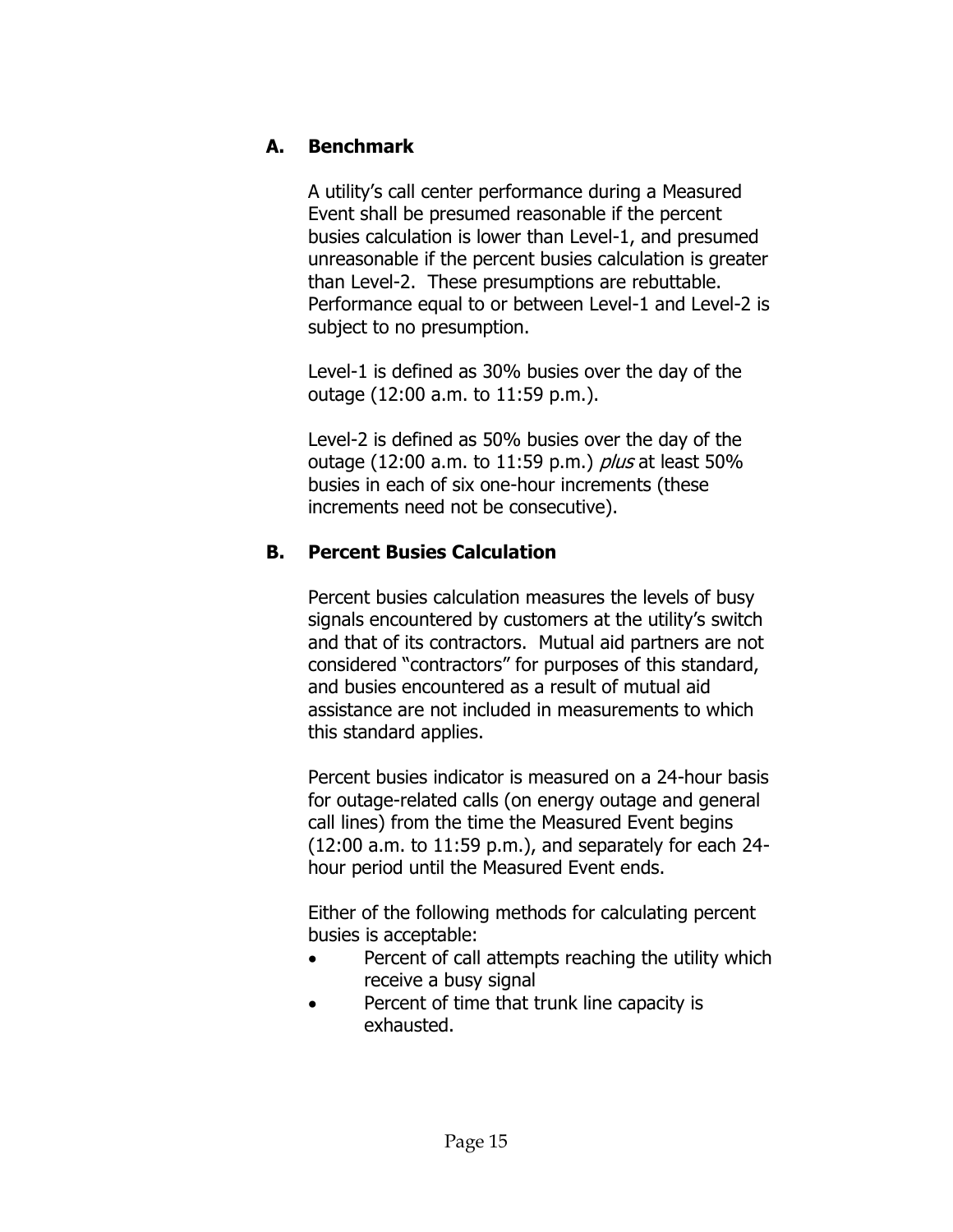## **C. Other Call Center Metrics**

The utility shall develop and track metrics that measure customer access to information on customer service calls and web host availability during an emergency or disaster.

#### **D. Exemption**

Utilities with fewer than 150,000 electric customers are exempted from application of this standard.

#### **Standard 14. Plan Development Coordination and Public Meeting**

In developing the plan, the utility shall invite representatives of every city, county, or city and county in its service area to meet with and provide consultation on the plan. In addition, every city and county within the utility service area may designate a point of contact for the electrical corporation to consult with regarding emergency and disaster response planning. The electrical corporation shall provide each city's designated point of contact with an opportunity to comment on the draft plans.

The utility shall, where possible, meet with Essential Customers not included above, regarding the development of its plan.

The utility shall invite the representatives listed above to a meeting at least every two years to provide further consultation to update the plan.

The utility shall provide notice and conduct public meetings pursuant to this Standard and any other public participation requirements. The utility shall provide participating counties and cities the opportunity to provide written and verbal input regarding the plan. The utility may convene closed door meetings with city and county representatives to discuss sensitive security-related information.

The utility shall notify the Commission of the date, time and location of the meeting. The utility shall memorialize these meetings and submit records of the meeting to the Commission.